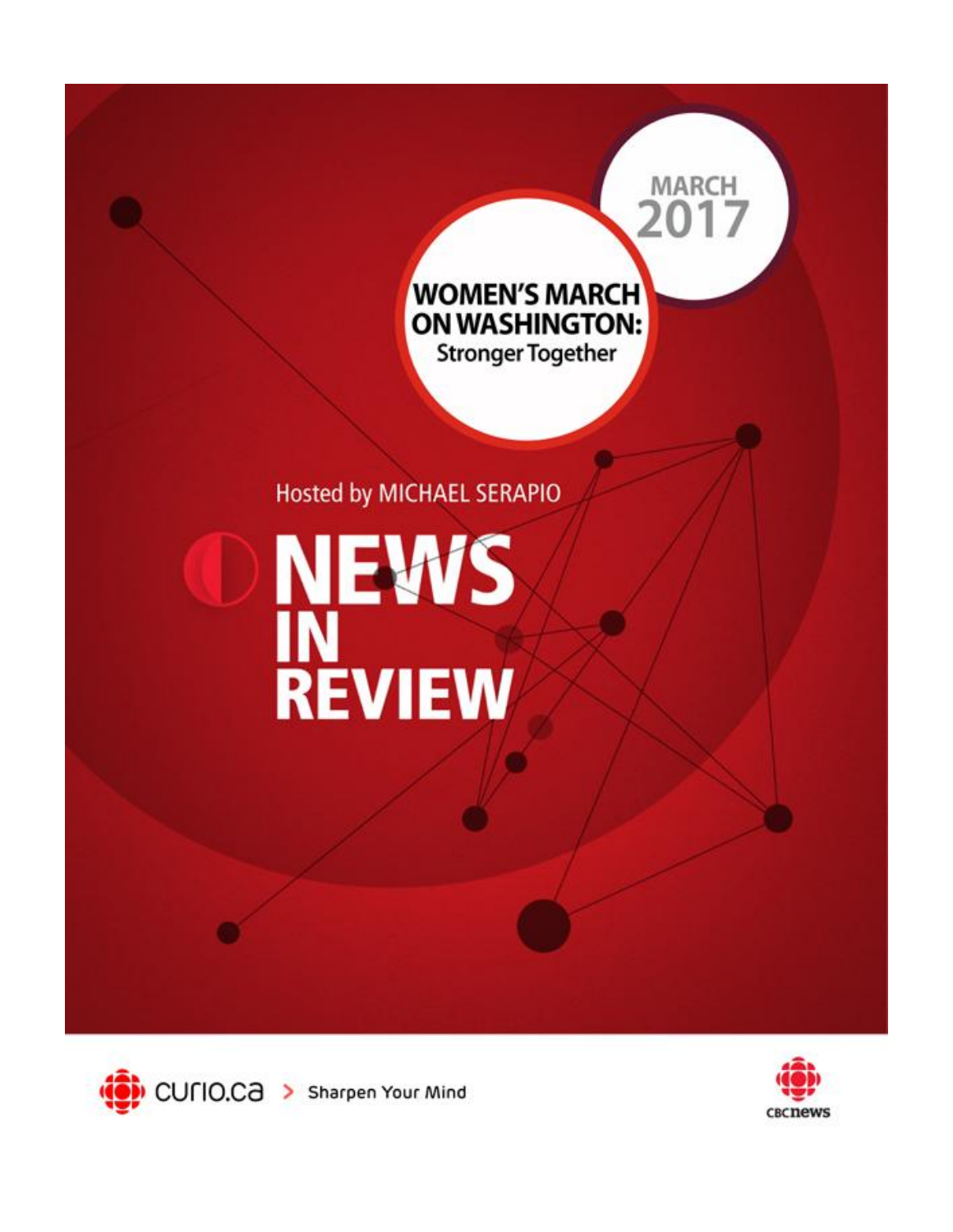# **IN THIS ISSUE**

#### **Women's March on Washington: Stronger Together (Duration 20:53)**

The election of President Donald Trump deeply divided the United States. Just a day after his swearing-in ceremony, more than one million people took to the streets around the world to protest. Washington was ground zero. The Women's March on Washington saw an unprecedented number of marchers turn out. They were there to ensure the new administration did not erode women's rights. Marchers also gathered in Canadian cities to show their solidarity with their American sisterhood.

#### **Credits**

News in Review is produced by CBC News Resource Guide Writer: Jennifer Watt Resource Guide Editor: Sean Dolan Host: Michael Serapio Packaging Producer: Marie-Hélène Savard Associate Producer: Francine Laprotte Supervising Manager: Laraine Bone

Visit us at our website at **curio.ca/newsinreview**, where you will find an electronic version of this resource guide and an archive of all previous *News in Review* seasons. As a companion resource, we recommend that students and teachers access CBC News Online, a multimedia current news source that is found on the CBC's home page at cbc.ca/news/.

# **Closed Captioning**

*News in Review* programs are closed captioned for the hearing impaired, for English as a Second Language students, or for situations in which the additional on-screen print component will enhance learning.

CBC Learning authorizes the reproduction of material contained in this resource guide for educational purposes. Please identify the source.

*News in Review* is distributed by:

**CBC Learning | Curio.ca**, P.O. Box 500, Stn A, Toronto, ON, Canada M5W 1E6 | www.curio.ca

Copyright © 2017 Canadian Broadcasting Corporation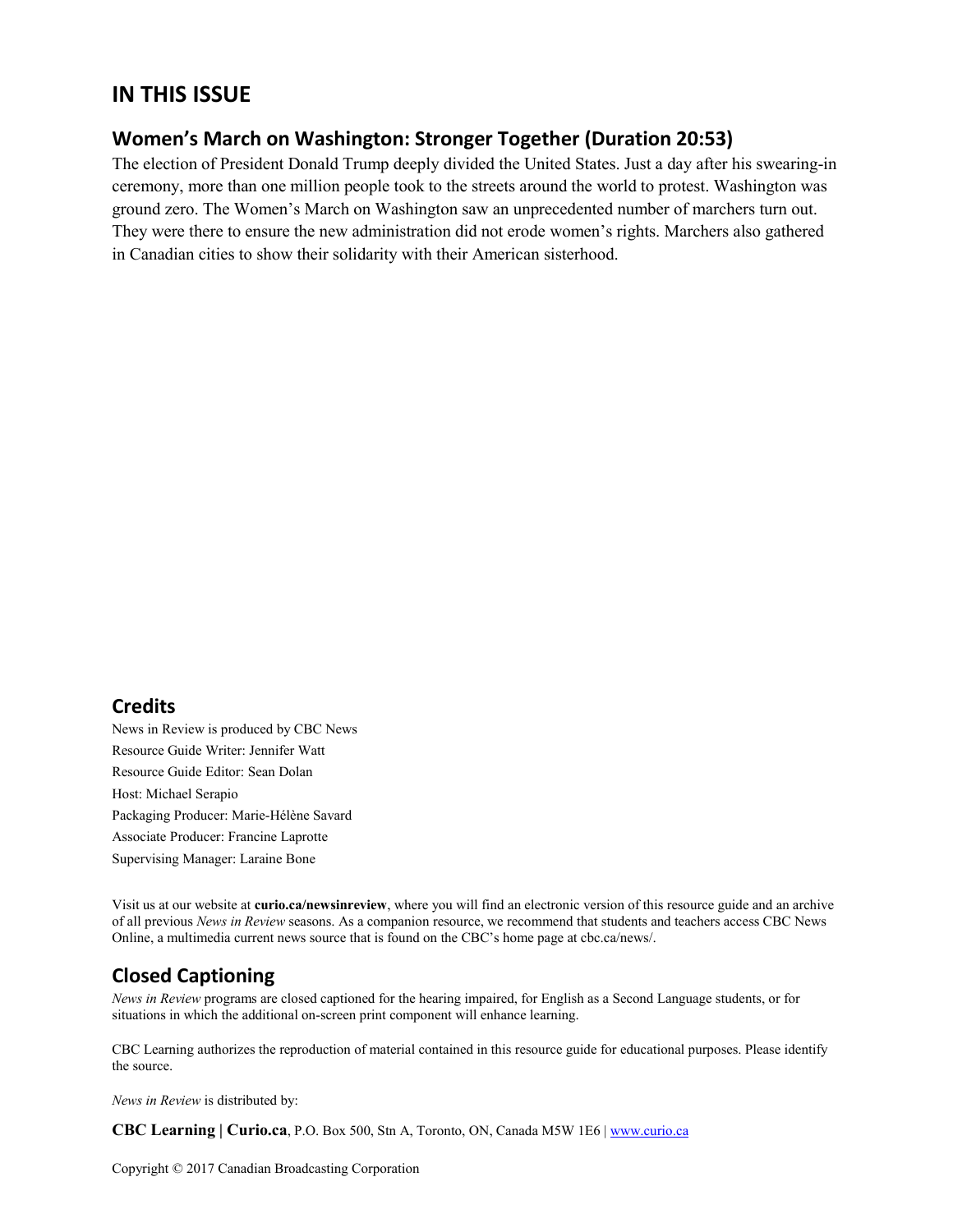# *News in Review – March 2017 – Teacher Resource Guide* **WOMEN'S MARCH ON WASHINGTON: Stronger Together**

# **VIDEO REVIEW**

#### **Before Viewing**

Have you ever participated in a peaceful protest march? If you have, what was the cause? If not, what might motivate you to join in a peaceful protest march?

### **Viewing**

1. Is there evidence to support the argument that Donald Trump is sexist? Provide details.

2. How many people were expected to attend the Women's March on Washington?

3. What motivated women to attend the march?

- 4. Name two other locations that hosted a women's march on the same day as the Women's March on Washington.
- 5. One of the fears among feminists in the United States is that abortion will be made a crime again.  $\square$  True  $\square$  False
- 6. More white women voted for Trump than Hillary Clinton.  $\Box$  True  $\Box$  False
- 7. What argument does Kim Wilson offer to prove that Trump is pro-women?

Non-profit organizations including the Planned Parenthood Federation of America and the American Civil Liberties Union have reported large increases in donations since the election of Donald Trump. How might you explain this increase?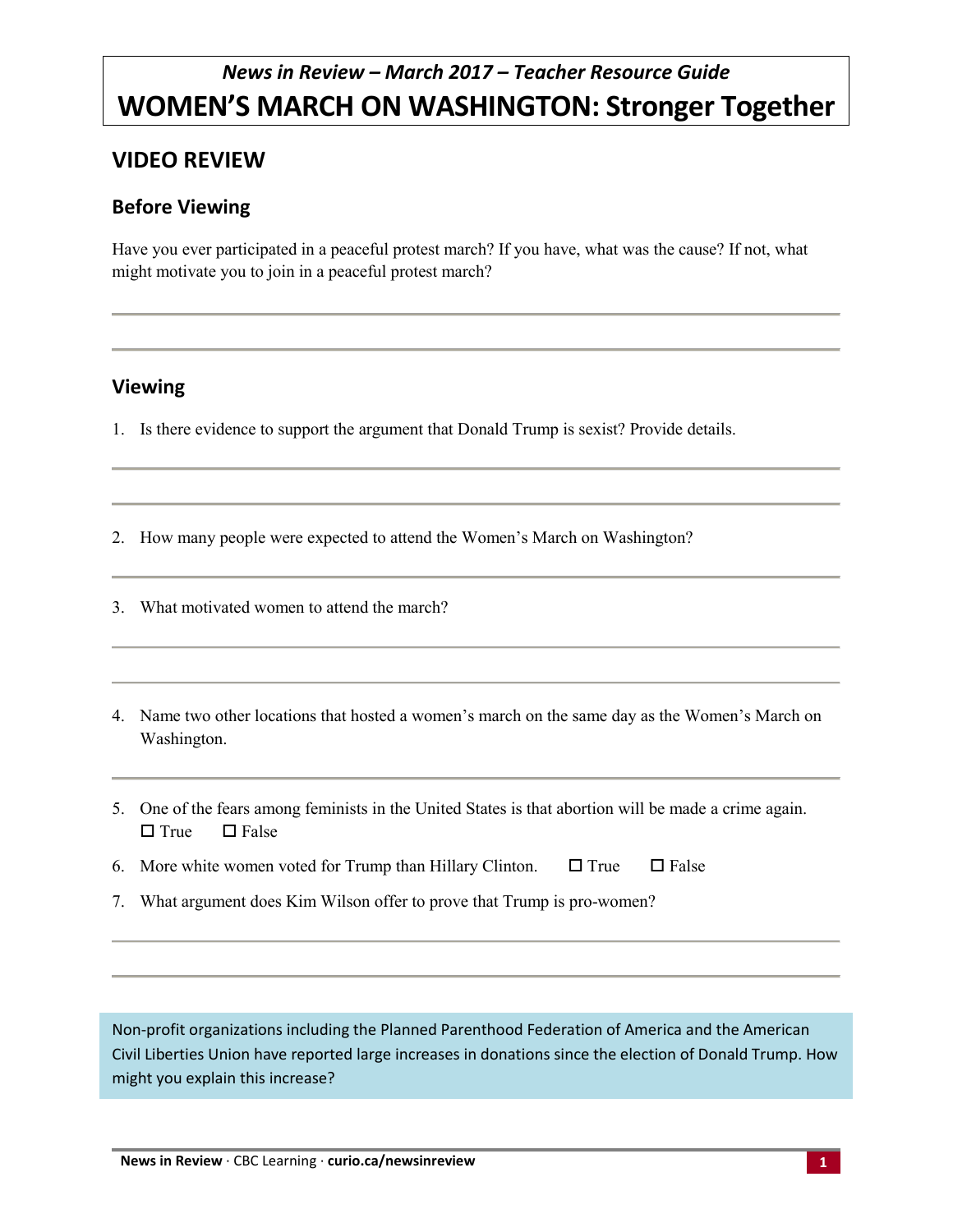# **After Viewing**

1. Why do you think it is difficult to have a conversation with someone who strongly disagrees with your point of view?

2. Do you think it is important to hear opposing points of view? Why or why not?

3. Where do you stand when it comes to Trump's treatment of women?

4. Where do you stand when it comes to Trump's presidency?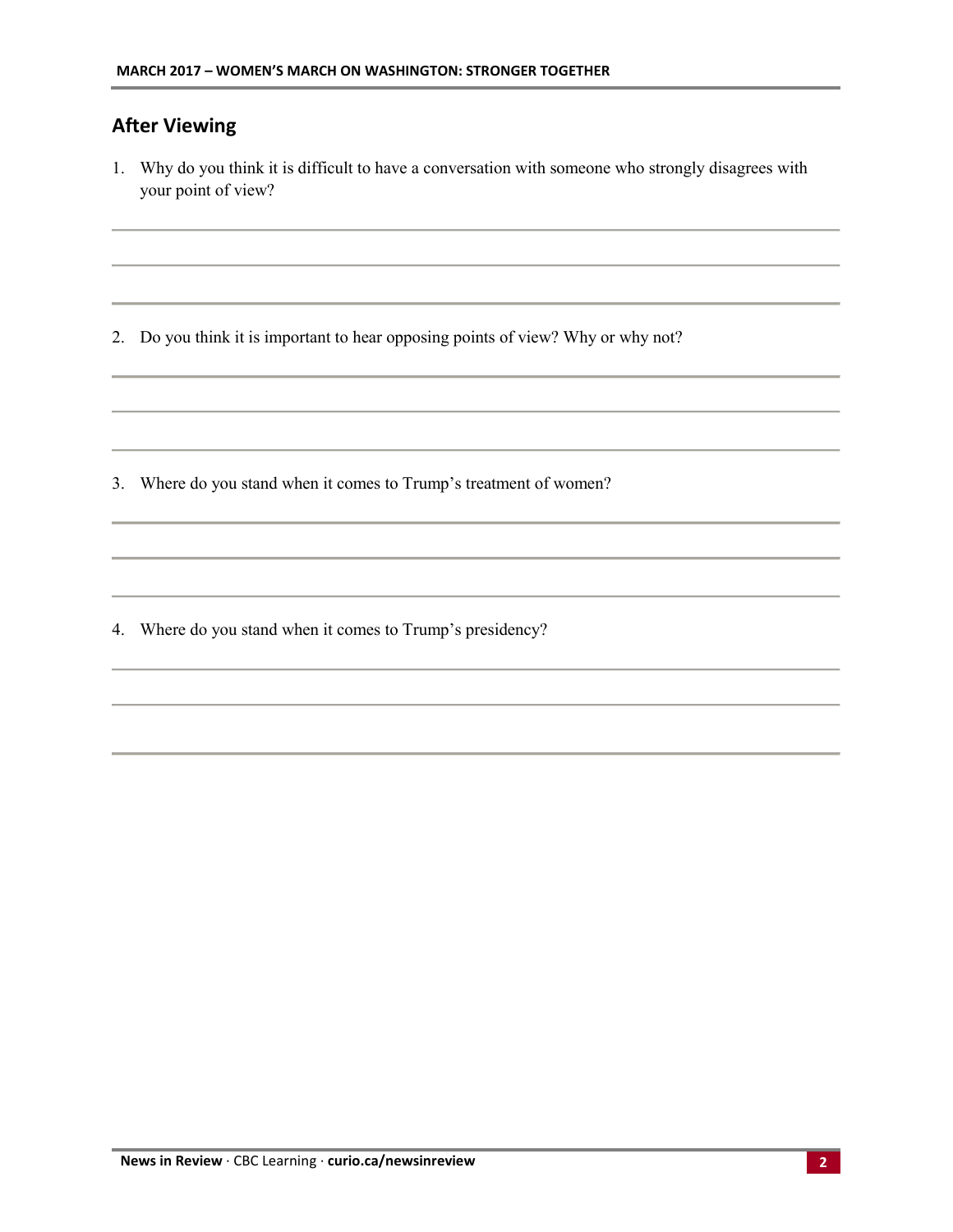# **THE STORY**

*Note to teacher: Provocative language is used in this reading. Discuss with students why people use provocative language and how different social norms accept or sanction the use of this mode of expression. Discuss with students how certain explicit or derogatory words can incite emotions, sometimes in a hateful and demeaning way.*

### **What made the Women's March memorable?**

The Women's March on Washington took on a life of its own as an estimated five million demonstrators in 82 countries took to the streets to draw attention to women's rights on January 21, 2017. This included 60 000 people in Toronto and just as many in 33 other jurisdictions across Canada. Around 600 Canadians also made the trip to Washington to participate in the march. The march organizers and participants used all eight techniques you are about to read about to increase the chances of getting their message heard.

Protests like the Women's March on Washington are designed to draw attention to a particular issue or cause — in this case women's rights. Some of the more common techniques used in peaceful protests to gain attention from the media, politicians and the general population are:

- 1. Chanting
- 2. Singing
- 3. Holding signs, banners
- 4. Beating drums or playing musical instruments
- 5. Wearing clothing that identifies you as a supporter of the cause
- 6. Recruiting celebrities or famous people to march with you
- 7. Drawing a large turnout

8. Having speeches delivered by people known for their expertise and support for the cause

Three of the most unique techniques used in the Women's March on Washington were the creation and use of the "pussyhat" and the prevalence of signs and chants.

#### **The Pussyhat Project**

The Pussyhat Project was co-founded by screenwriter Krista Sug and architect Jayna Zweiman to draw attention to the Women's March on Washington and the myriad of companion marches happening around the world. The two were keenly aware of the soonto-be president's derogatory use of language when it comes to women and wanted to use this in their approach to protesting. Donald Trump was widely criticised during the election campaign when out-takes from an Access Hollywood episode from 2005 recorded him saying, "When you're a star, they let you do it. You can do anything . . . Grab them by the pussy. You can do anything."

The outrage that followed this crude revelation was palpable. At a pre-election rally in New Hampshire in November 2016, Michelle Obama said, "I can't believe that I am saying that a candidate for president of the United States has bragged about sexually assaulting women." She added, "Because this was not a lewd conversation, this was not just locker room banter. This was a powerful individual, speaking freely and openly about sexually predatory behaviour."

Outraged by Trump, and perhaps inspired by people like Michelle Obama, Sug and Zweiman came up with an idea. It became their mission to have every march participant wear a pink hat (which they called pussyhats). Women who could not participate in a march were asked to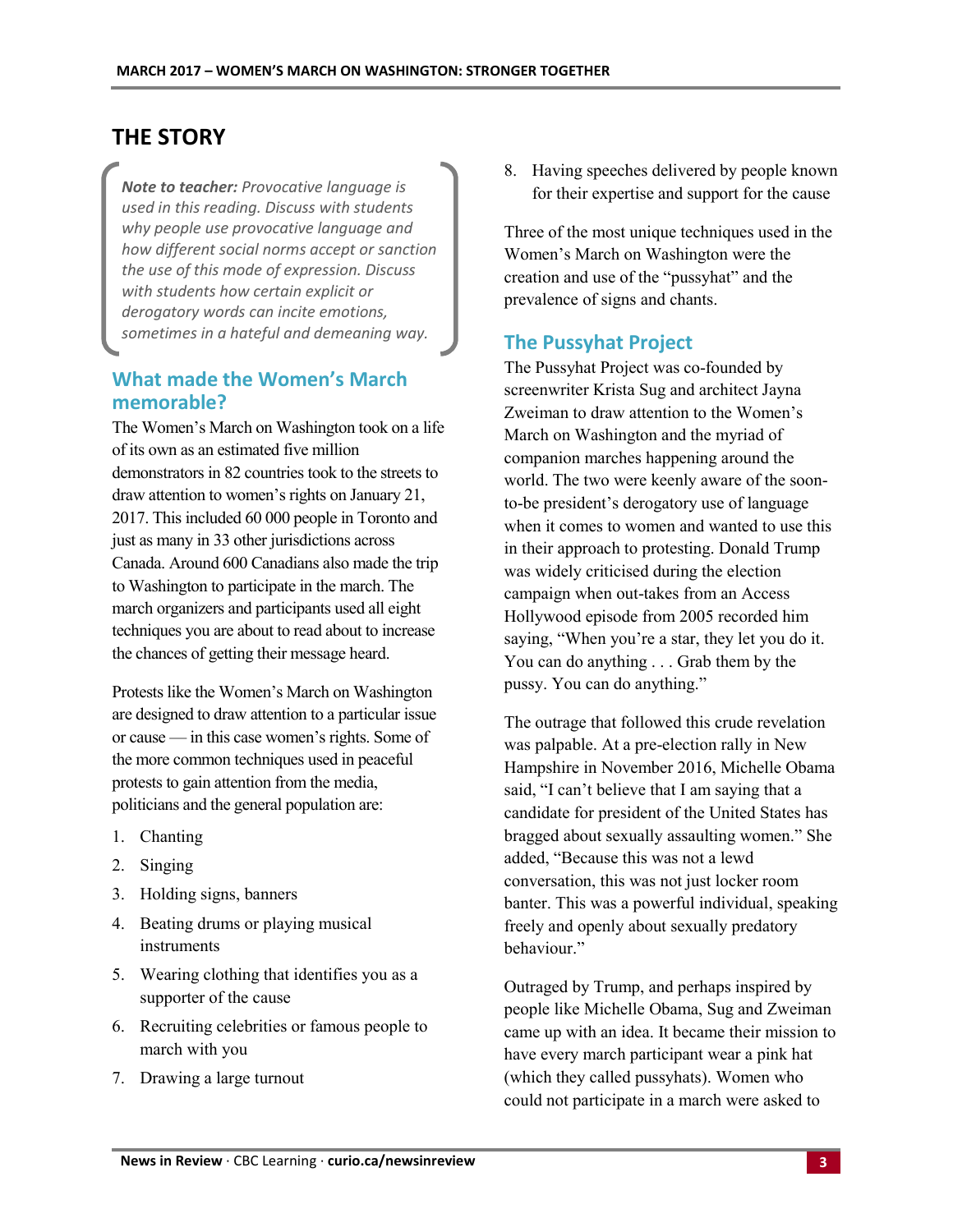knit, crochet or assemble a pink hat to donate to a woman who could attend. Their efforts were extremely effective as news footage of the marches show a sea of pink pussyhats which Sug and Zweiman believe constituted a "unique collective visual statement which will help activists be better heard." They explained their rationale for the entire project when they said:

**"** We chose this loaded word [pussy] for our project because we want to reclaim the term as a means of empowerment. In this day and age, if we have pussies we are assigned the gender of "woman." Women, whether transgender or cisgender, are mistreated in this society. In order to get fair treatment, the answer is not to take away our pussies, the answer is not to deny our femaleness and femininity, the answer is to demand fair treatment. A woman's body is her own. We are honouring this truth and standing up for our rights. **"**

It is interesting to note how pink hats have become trendy, dominating fashion runways and surging in sales with crafters and commercial companies since the women's marches.

#### **Protest signs**

The signs at the Women's Marches gained a lot of attention. View a selection of these protest signs on the web at:

slate.com/blogs/xx\_factor/2017/01/21/the\_best\_protest\_si gns\_from\_the\_women\_s\_march\_on\_washington.html

Alternatively, go to Google and search: women's march January 2017 protest signs.

1. Which signs do you think were most effective? What made them effective?

- 2. Do you think the signs were effective in getting an important message across to observers?
- 3. Create three (3) protest signs for a human or animal or environmental rights cause that you feel strongly about.

#### **Chants**

Below is a selection of some chants that were heard during the Women's March.

"Women's Rights are human rights!"

"Silence is violence!"

"Consent or Convict!"

"Love! Not hate! Makes America great!"

"Love trumps hate!"

"My body, my choice!" / "Her body, her choice!"

"No justice!" / "No peace!"

"Show me what democracy looks like!" / "This is what democracy looks like!"

- 1. What are the main arguments or messages articulated?
- 2. Which chants do you think are most effective? Why?
- 3. Create your own chant (or spoken word poem) on a human or animal or environmental rights cause that you feel strongly about.

Sources:

pussyhatproject.com womensmarchmichigan.org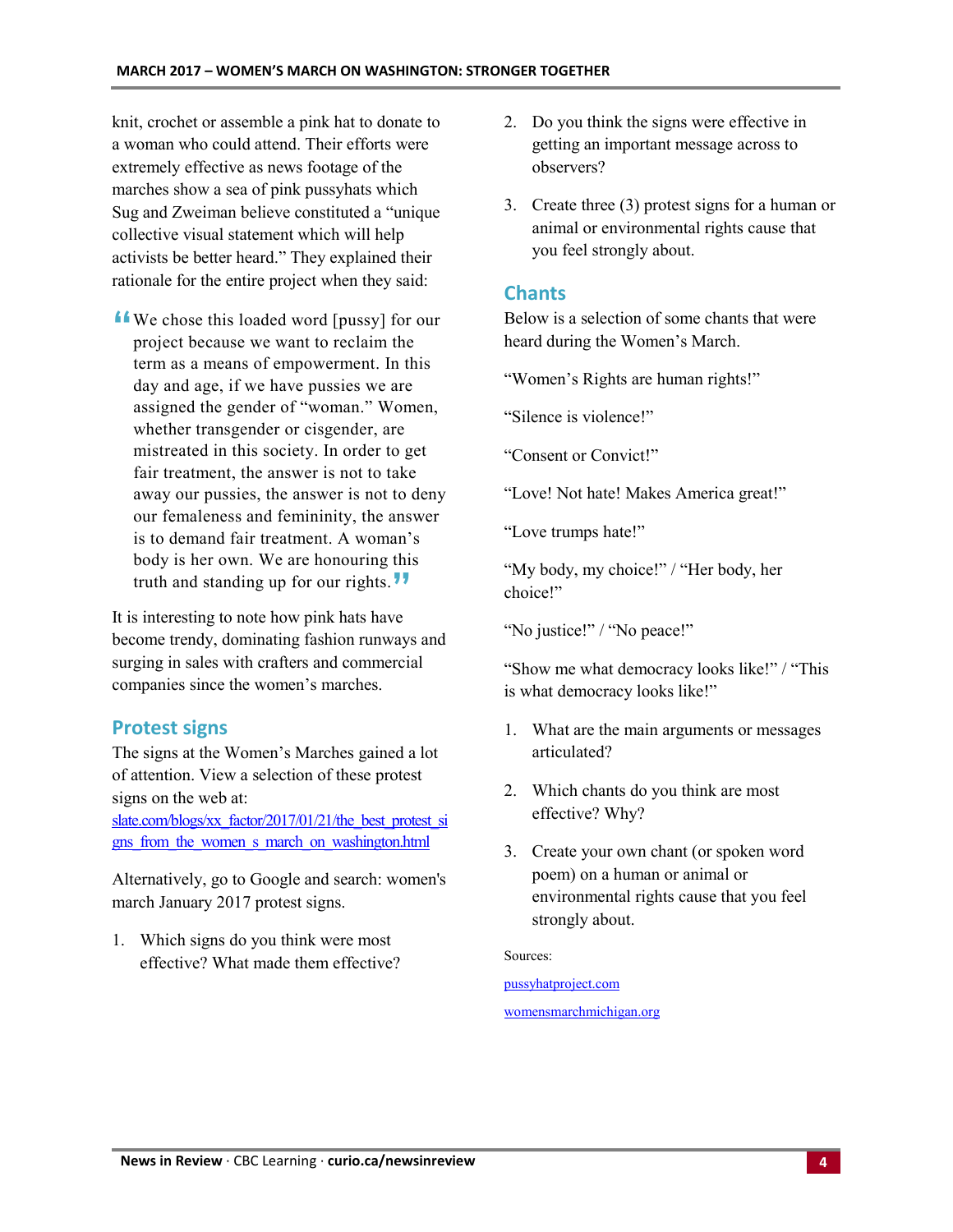#### **Followup**

Was the Women's March really needed? Decide for yourself.

Research Canada's ranking in terms of gender parity (the state or condition of being equal) using the Global Gender Gap Report from the World Economic Forum. In what key indicators — e.g. economic participation and opportunity, prevalence of gender violence, seats held in parliament — are we closer to parity (equality) and in what areas are we lagging in parity? What do think are the main reasons for lack of parity in key indicators?

Access the report at: reports.weforum.org/global-gender-gap-report-2016/economies/#economy=CAN

The Trump campaign spent \$3.2 million (U.S.) on hats with the slogan, Make America Great Again. The hats were a huge hit among supporters. Do you see the Pussyhat Project as a kind of response to the Trump hat phenomenon?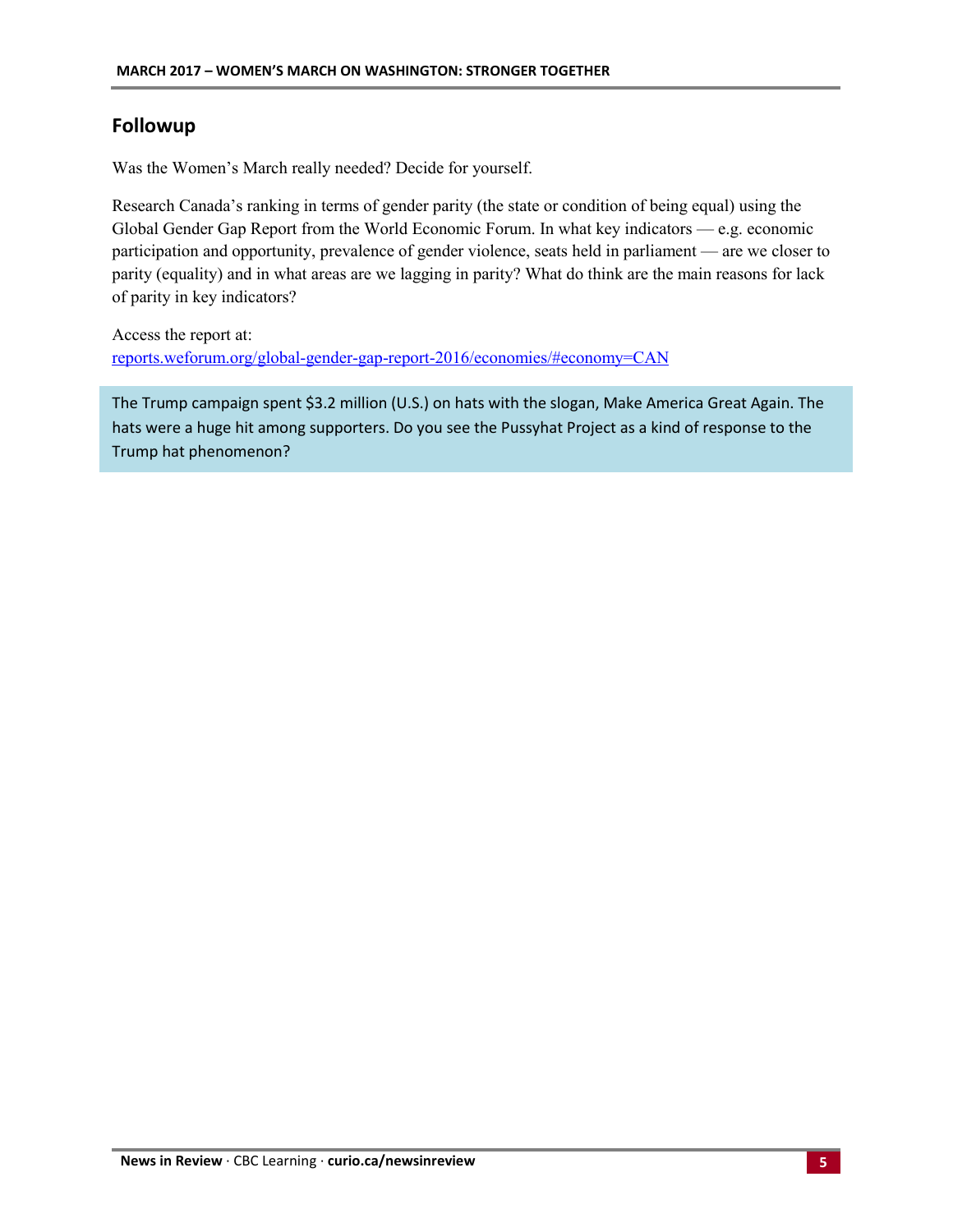# **WHAT IS A FEMINIST**

*Note to teacher: Provocative language is used in this reading. Discuss with students why people use provocative language and how different social norms accept or sanction the use of this mode of expression. Discuss with students how certain explicit or derogatory words can incite emotions, sometimes in a hateful and demeaning way.*

#### **Finding a definition**

Do you identify yourself as a feminist? The term "feminist" can be difficult to define. Some definitions cover a broad spectrum. For example, some definitions of feminism are as simple as "people who support equal rights for women" or "people who believe in equality between the sexes." On the other hand, Cheris Kramarae, a professor of women's studies, defines feminism as "the radical notion that women are human beings" — a very provocative and insightful definition that calls on the reader to thoughtfully reflect on the word.

Early 20th century writer and feminist, Rebecca West poignantly describes the difficulty in narrowing down the definition of feminism. According to West, "I myself have never been able to find out precisely what feminism is: I only know that people call me a feminist whenever I express sentiments that differentiate me from a doormat."

Despite differences in definitions, one fact is clear: historically women have struggled for equality with men. Some feminist scholars refer to three waves of feminism to describe significant surges of progress in women's rights in Canada.

 The first wave of feminism in Canada occurred in the late 19th and early 20th centuries. This early activism focused on the right to vote, to an equal education, to own property and to be legally defined as a "person." That's right, until women won this particular battle, they were not even identified as a person.

- The second wave of Canadian feminism focused on women in the workforce, the need for equal pay, addressing violence against and abuse of women, and concerns over women's reproductive rights. This wave occurred in the 1960s and 1970s.
- The third wave of Canadian feminism began in the 1990s and continues to this day. Third-wave feminists are associated with grassroots organizing, anti-racism, anticolonialism and anti-capitalist movements. Third-wave feminists stress the diversity of women's experiences, intersectionality (see the column item for a definition), and acknowledge the ways that women can discriminate against and dominate one another.

**Intersectionality** describes how people can be discriminated against on multiple levels based on things like race, gender, sexual orientation, religion and class. For example, a white woman might experience discrimination based on her gender but enjoy privilege based on her race, while a black woman might experience discrimination based on her gender and race. Watch this introductory video for a definition of intersectionality youtube.com/watch?v=w6dnj2IyYjE. Why do you think intersectionality has become an important aspect of social just and human rights cases?

Unfortunately, feminism has become a contentious word for some people with insulting variations of the word coming in the form of terms like "femi-nazi." Social justice authors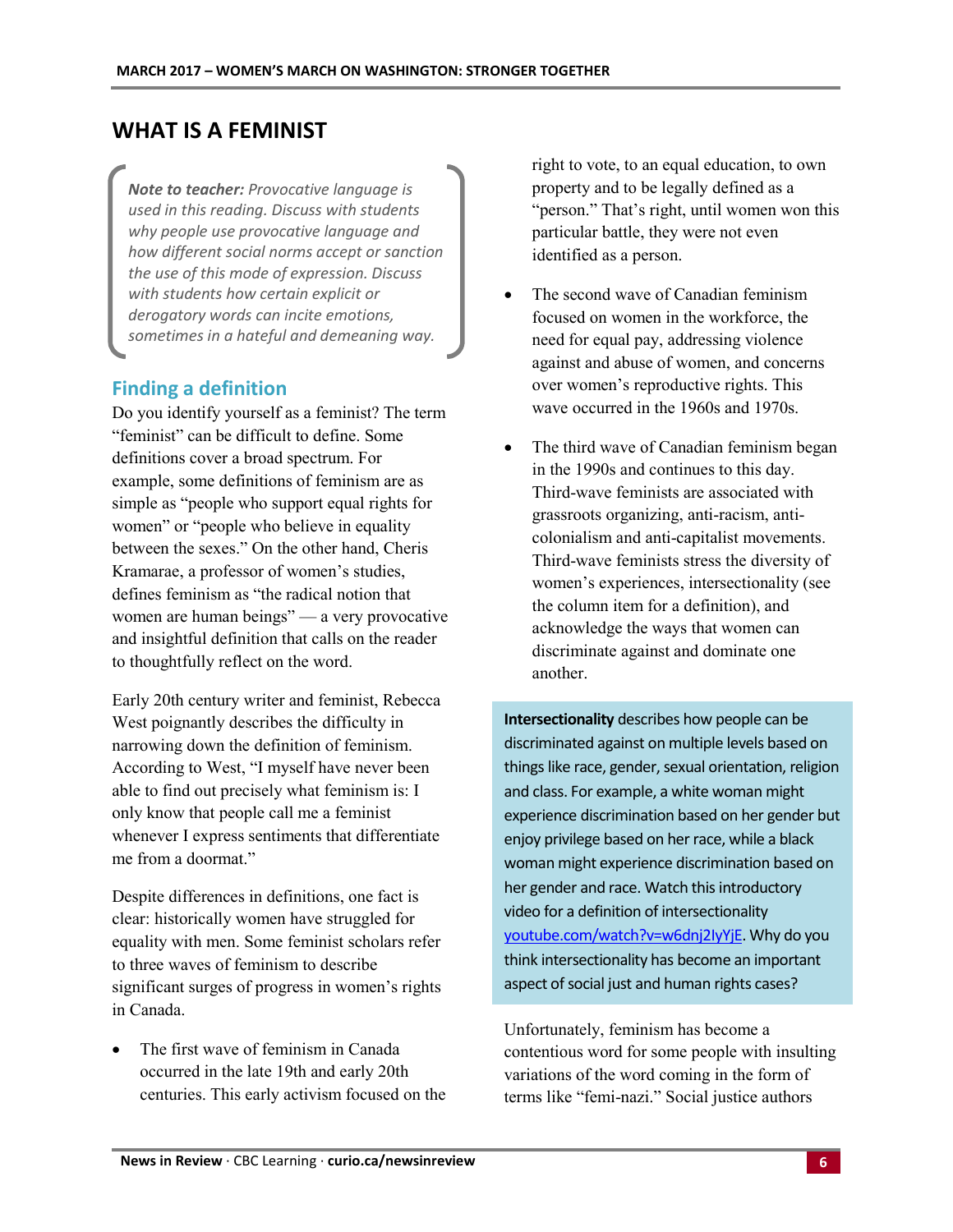Ozlem Sensoy and Robin DiAngelo note with regret how "conservative pundits have managed to take the idea of equality for women and equate it with Nazism, and how such absurd perversions of the term have been so normalized that many young women today don't want to be associated with feminism."

# **Do you think of feminism in a positive or negative way? Why?**

However, for many other people, the word feminism is a constructive expression of support for diversity and equality. As a powerful and privileged white male, Prime Minister Trudeau seems to be completely at ease with the positivity associated with the word feminism. He repeatedly refers to himself as a feminist and notes how Twitter explodes with responses, both positive and negative, whenever he does so. When Trudeau put his first cabinet together he made sure there were an equal number of women and men in leadership roles because, in his words: "It's 2015." His speech to the UN's 60th session of the commission on the status of women was extremely well received especially when he said, "I am going to keep saying loud and clear that I am a feminist until it is met with a shrug."

Perhaps one of the best ways to think about feminism is to consider a range of women's voices on the topic. Read the selected quotes and answer the questions that follow.

**"**When a man gives his opinion, he's a man. When a woman gives her opinion, she's a bitch.

**"**– Bette Davis, celebrated actress of the 1950s

**"**When men are oppressed, it's a tragedy. When women are oppressed, it's tradition. are oppressed, it's tradition.<sup>77</sup><br>- Letty Cottin Pogrebin, social activist

**"**I am a Black Feminist. I mean, I recognize that my power as well as my primary oppressions come as a result of my blackness as well as my womaness, and therefore my struggles on both of these fronts are inseparable.<sup>11</sup>

**"** – Audre Lorde, activist and poet

**"**The worst thing you can call a girl is a girl. The worst thing you can call a guy is a girl. Being a woman is the ultimate insult. Now tell me that's not royally f----- up. – Jessica Valenti, author **"** of *Full Frontal Feminism*

**I** We need to reclaim the word 'feminism.' We need the word 'feminism' back real bad. When statistics come in saying that only 29 per cent of American women would describe themselves as feminist — and only 42 per cent of British women…I used to think, What do you think feminism *IS*, ladies? What part of 'liberation for women' is not for you? Is it the freedom to vote? The right not to be owned by the man you marry? The campaign for equal pay? 'Vogue' by Madonna? Jeans? Did all that good shit GET ON YOUR NERVES? Or were you just DRUNK AT THE TIME OF THE SURVEY? **"**

– Caitlin Moran, author of *How to Be a Woman*

# **Followup**

- 1. What quote do you agree with the most? Why?
- 2. Which quote do you disagree with the most? Why?
- 3. What do you think is the most important next step for women's equality?
- 4. How are feminists portrayed in the media (whether mainstream or social media)?
- 5. Create and plan a thought provoking campaign, assembly, interactive display or social media campaign that highlights the contemporary struggle of women.